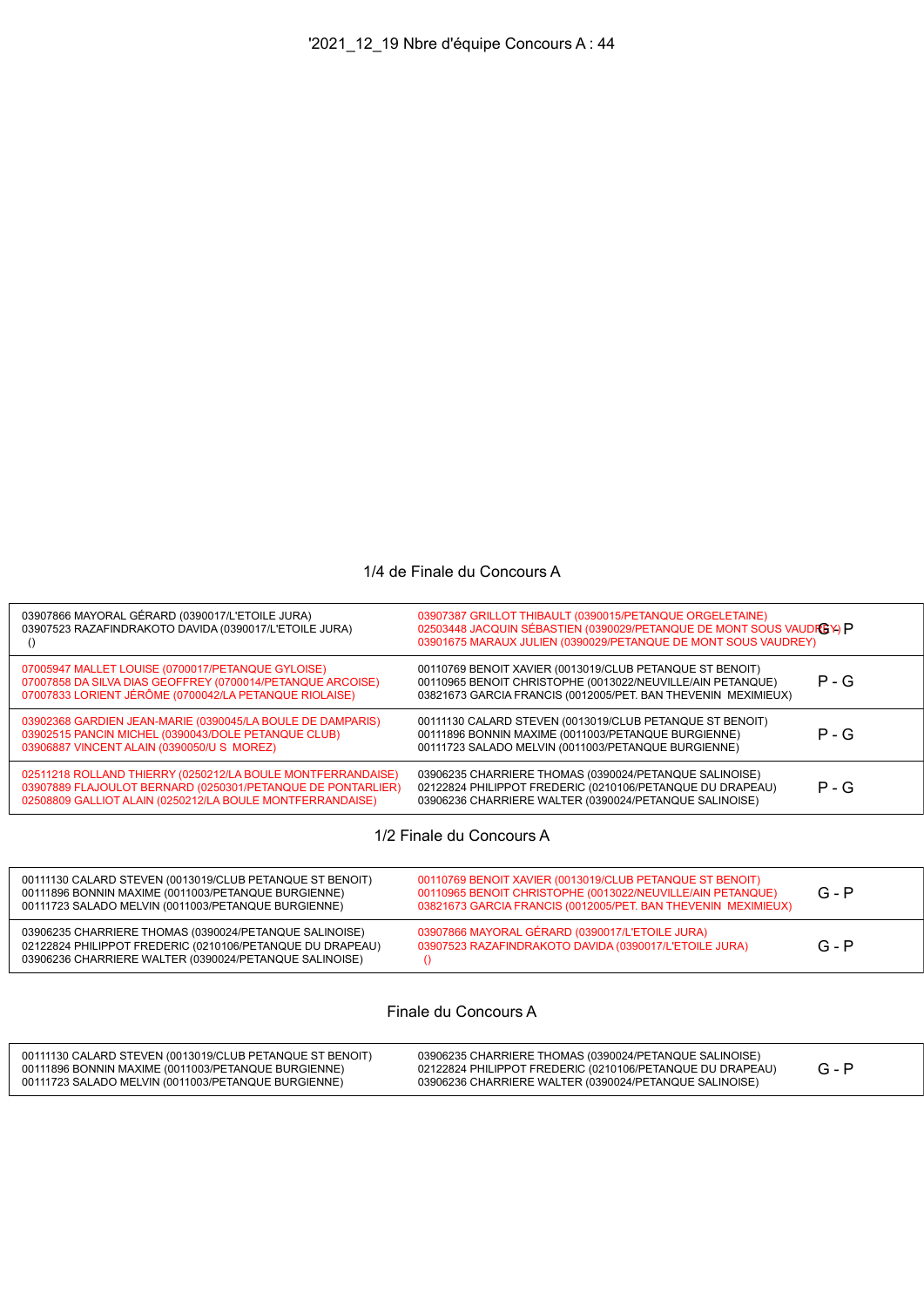## 1/4 de Finale du Concours B

| 03906675 LEFEBVRE STÉPHANE (0390023/PETANQUE POLINOISE)<br>03901191 MONNIER JOEL (0390026/PETANQUE ARBOISIENNE)<br>03902390 GISSAT DOMINIQUE (0390023/PETANQUE POLINOISE)      | 03907927 HAMARD SÉBASTIEN (0390043/DOLE PETANQUE CLUB)<br>03904447 COLLET GÉRALD (0390045/LA BOULE DE DAMPARIS)<br>03907741 COURCENET HERVÉ (0390043/DOLE PETANQUE CLUB)                    | $P - G$ |
|--------------------------------------------------------------------------------------------------------------------------------------------------------------------------------|---------------------------------------------------------------------------------------------------------------------------------------------------------------------------------------------|---------|
| 02505820 GRITTI JOHAN (0250301/PETANQUE DE PONTARLIER)<br>02511138 BULLIARD SAMUEL (0250310/PETANQUE CLUB LE RUSSEY)<br>02511093 BULLIARD LUCAS (0890066/PETANQUE AILLANTAISE) | 03901821 NEVERS GILLES (0390044/AMICALE PETANQUE CHAMPVANS)<br>03903351 DELIOT ERIC (0390044/AMICALE PETANQUE CHAMPVANS)<br>03907953 RELION CYRIL (0390044/AMICALE PETANQUE CHAMPVANS)      | $P - G$ |
| 00104270 PERRICHON THIERRY (0744007/LAURE'TEAM)<br>00113213 VOGT MICKAËL (0014004/PETANQUE GESSIENNE)<br>02351949 LEYRET DAMIEN (0230012/MERINCHAL APSC)                       | 03902872 MENIS ROMAIN (0390015/PETANQUE ORGELETAINE)<br>03902873 MENIS JÉRÉMY (0390015/PETANQUE ORGELETAINE)<br>03906963 DAVID EMILIEN (0390015/PETANQUE ORGELETAINE)                       | $P - G$ |
| 00100168 CORDIER ERIC (0011004/JEUNESSE LAIQUE BOURG)<br>00111129 PERRET FLORIAN (0011006/PETANQUE CLUB PERONNAS)<br>00112278 GRANDY JULIEN (0011006/PETANQUE CLUB PERONNAS)   | 02503309 HONG VOEUT (0250301/PETANQUE DE PONTARLIER)<br>02505357 RAKOTOMALALA PASCAL (0250205/VESONTIO PETANQUE CLUB) $P - G$<br>02509491 PERRETTE OLIVIER (0250301/PETANQUE DE PONTARLIER) |         |
|                                                                                                                                                                                |                                                                                                                                                                                             |         |

1/2 Finale du Concours B

| 03902872 MENIS ROMAIN (0390015/PETANQUE ORGELETAINE)                                                                                                                     | 02503309 HONG VOEUT (0250301/PETANQUE DE PONTARLIER)                                                                                                                                              |
|--------------------------------------------------------------------------------------------------------------------------------------------------------------------------|---------------------------------------------------------------------------------------------------------------------------------------------------------------------------------------------------|
| 03902873 MENIS JÉRÉMY (0390015/PETANQUE ORGELETAINE)                                                                                                                     | 02505357 RAKOTOMALALA PASCAL (0250205/VESONTIO PETANQUE CLUB) $\mathsf{P}$ - G                                                                                                                    |
| 03906963 DAVID EMILIEN (0390015/PETANQUE ORGELETAINE)                                                                                                                    | 02509491 PERRETTE OLIVIER (0250301/PETANQUE DE PONTARLIER)                                                                                                                                        |
| 03907927 HAMARD SÉBASTIEN (0390043/DOLE PETANQUE CLUB)<br>03904447 COLLET GÉRALD (0390045/LA BOULE DE DAMPARIS)<br>03907741 COURCENET HERVÉ (0390043/DOLE PETANQUE CLUB) | 03901821 NEVERS GILLES (0390044/AMICALE PETANQUE CHAMPVANS)<br>$P - G$<br>03903351 DELIOT ERIC (0390044/AMICALE PETANQUE CHAMPVANS)<br>03907953 RELION CYRIL (0390044/AMICALE PETANQUE CHAMPVANS) |

## Finale du Concours B

| 02503309 HONG VOEUT (0250301/PETANOUE DE PONTARLIER)                                                                    | 03901821 NEVERS GILLES (0390044/AMICALE PETANOUE CHAMPVANS) |  |
|-------------------------------------------------------------------------------------------------------------------------|-------------------------------------------------------------|--|
| 02505357 RAKOTOMALALA PASCAL (0250205/VESONTIO PETANQUE CLUB) 03903351 DELIOT ERIC (0390044/AMICALE PETANQUE CHAMPVANS) |                                                             |  |
| 02509491 PERRETTE OLIVIER (0250301/PETANQUE DE PONTARLIER)                                                              | 03907953 RELION CYRIL (0390044/AMICALE PETANQUE CHAMPVANS)  |  |